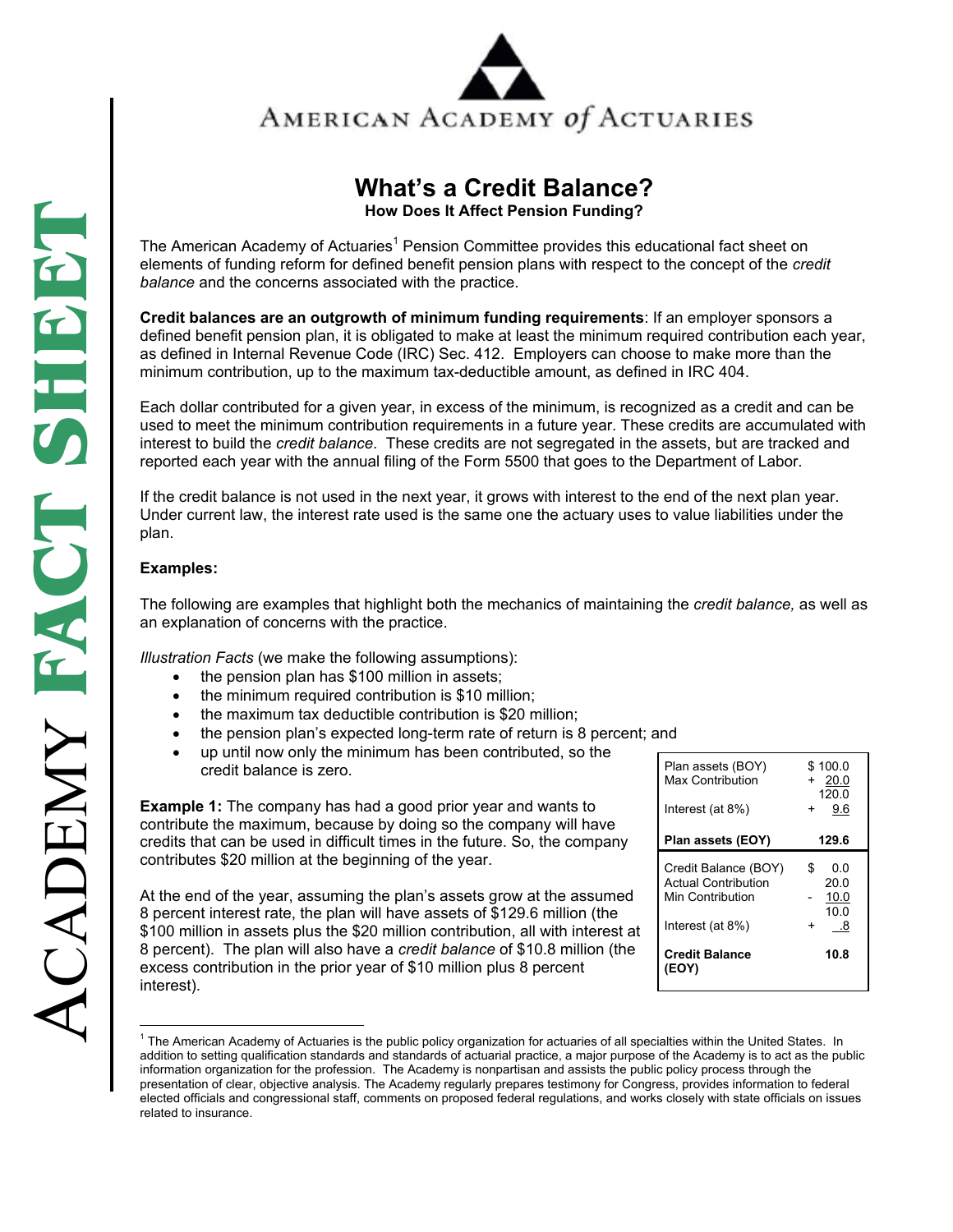| 2 <sup>nd</sup> Year<br>Min Contribution <sup>2</sup><br><b>Credit Balance</b><br>Actual contribution<br>Prior plan assets | 11.0<br>10.8<br>2<br>129.6<br>129.8 |
|----------------------------------------------------------------------------------------------------------------------------|-------------------------------------|
| Interest (at 8%)                                                                                                           | 10.4                                |
| Assets                                                                                                                     | 140.2                               |

In the next year, if the minimum and maximum contribution amounts are \$11 million<sup>2</sup> and \$22 million respectively, the company's minimum required contribution would be \$11 million minus the \$10.8 million credit or \$0.2 million. If times are difficult, the company might take full advantage of that option and only contribute \$0.2 million. If assets grew at the 8 percent rate again in the second year, they would be \$140.2 million (\$129.6 million plus \$0.2 million, all with 8 percent interest).

Alternatively, the company could also make

the maximum contribution at the beginning of the second year, and by year-end, the *credit balance* will equal \$23.5 million (the \$10.8 million credit balance from the prior year plus another \$11 million, all increased by the assumed rate of 8 percent).

Thus, the company actually has the option to contribute in the second year anything from \$0.2 to \$22 million.

The *credit balance* is important because it allows employers to manage their

cash flow and business cycle by contributing more funds in good years and drawing from the *credit balance* in tight years. Removing the credit balance would be perhaps the single most powerful disincentive for employers to contribute more than the minimum required funding amount each year**.** 

**Example 2:** Let's assume the same facts as in Example 1, except that company only contributed the minimum \$10 million in the first year. At the first year, the credit balance would be zero and your pension plan's would be \$118.8 million (\$100 million in assets plus \$10 million contribution. with 8 percent interest). The second year your company would have to contribute at least the full minimum of \$11 million. If you contribute just the minimum, your pension plan's assets would be \$140.2 million (\$118.8 million in assets plus \$11 million, all with 8 percent interest) at the end of the second year.

There are two interesting points to make here:

(1) The pension plan's assets are exactly the same as they were in Example 1 at the end of year two for the employer that used up the credit balance in the second year. This is true only because the plan assets increased at the same rate as was used to discount actuarial liabilities under the plan. If assets increase by a different amount (as in example 3), then it will not happen.

(2) When the employer did not contribute an excess contribution in the first year (i.e. did not create a credit balance), the range of possible contributions in the second year was greatly reduced (i.e., they had to contribute between \$11 million and \$22 million, whereas the employer in Example 1 could choose to contribute any amount between \$0.2 million and \$22 million).

## **So why are there concerns with the use of the credit balance?**

**Example 3:** The following example assumes the same initial facts as the first one. In the first year the company contributes the maximum deductible amount of \$20 million, which results in a *credit balance* for the next year of \$10.8 million. However, in this example we assume the assets actually fall to \$0. This is an extreme example, to make a point. Even though assets are now \$0, and the plan is completely unfunded, the plan would still have a credit balance of \$10.8 billion that could reduce or eliminate the next year's minimum contribution.

| : vour<br>the end of | Plan assets (BOY)          | \$100.0 |
|----------------------|----------------------------|---------|
|                      | <b>Actual Contribution</b> | 10.0    |
| assets               |                            | 110.0   |
| ution, all           | Interest (at 8%)           | 8.8     |
|                      |                            |         |
| $+thc$               | Plan assets (FOY)          | 118 R   |

| Actual Continuution        | ט.ט<br>110.0       |
|----------------------------|--------------------|
| Interest (at 8%)           | 8.8<br>+           |
| Plan assets (EOY)          | 118.8              |
| <b>Credit Balance</b>      |                    |
| (EOY)                      | 0.0                |
|                            |                    |
| 2 <sup>nd</sup> Year       |                    |
| <b>Actual Contribution</b> | \$<br>11.0         |
| Prior plan assets          | + 118.8            |
| Interest (at 8%)           | 129.8<br>10.4<br>+ |

2<sup>nd</sup> Year Actual Contribution \$ 22.0 Min Contribution - 11.0

Interest (at  $8\%$ )  $+ 1.7$ 

Credit Balance (prior year)

**Credit Balance** 

 $11.0$ 

 **23.5**

 + 10.8 21.8

 $\frac{2}{1}$  That is, before subtracting the credit balance.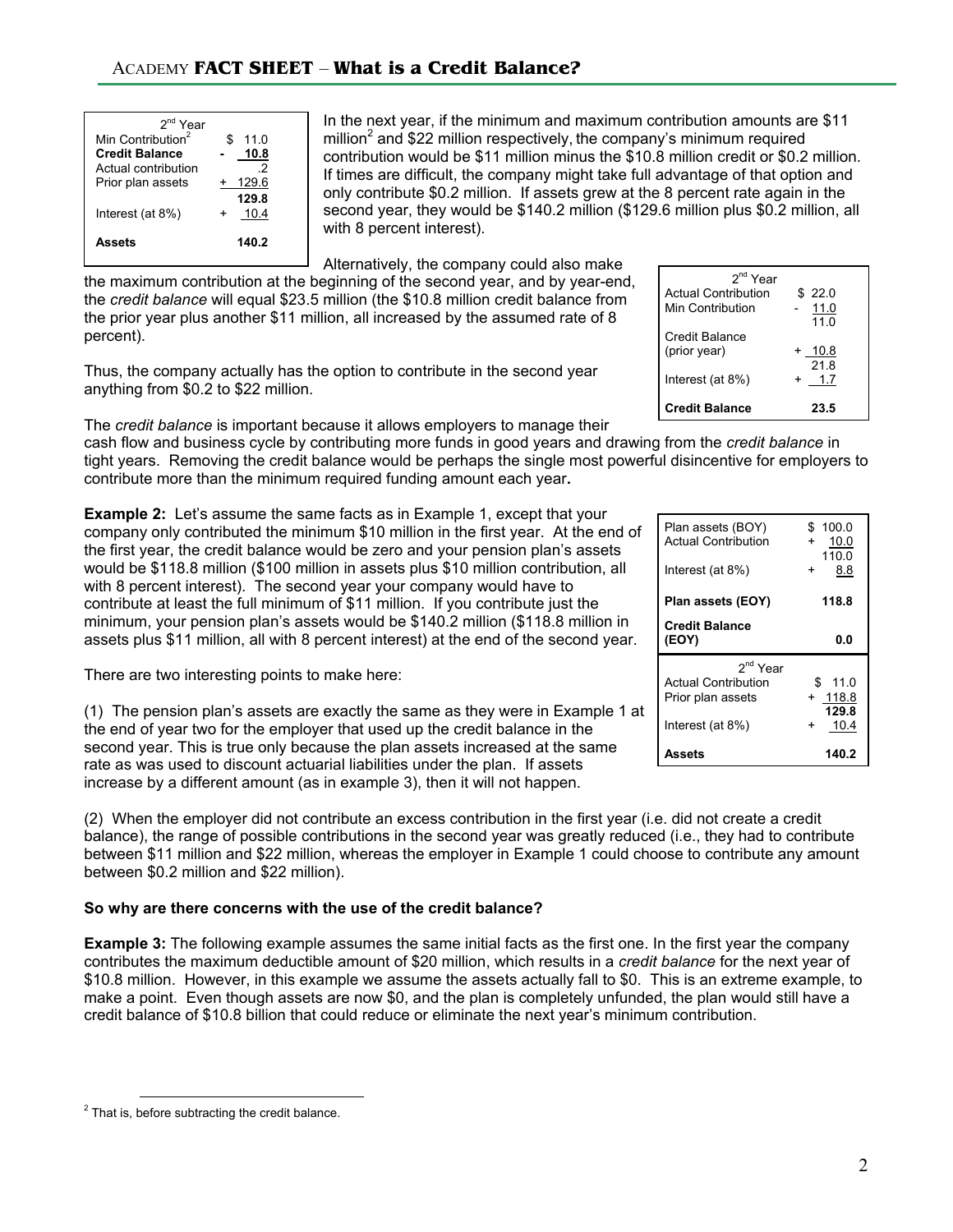| Plan assets (BOY)<br>Max Contribution<br>Asset decline (at 25%)                            | \$100.0<br>20.0<br>$+$<br>120.0<br>30.0  |
|--------------------------------------------------------------------------------------------|------------------------------------------|
| Plan assets (EOY)                                                                          | 90.0                                     |
| Credit Balance (BOY)<br><b>Actual Contribution</b><br>Min Contribution<br>Interest (at 8%) | \$.<br>ი ი<br>20.0<br>10.0<br>10.0<br>.8 |
| <b>Credit Balance (EOY)</b>                                                                | 10.8                                     |

A more reasonable example could have assets decline by 25 percent. While even this may seem like an impossibly bad result, during the period from 2000 through 2002 declining equity markets resulted in many firms facing these types of losses.

Under this scenario, at the beginning of the second year, the plan has a *credit balance* of \$10.8 million, but only \$90 million in assets, and the minimum contribution requirement increased to \$19 million to begin to make up the asset losses. To meet the minimum funding requirement, the company only needs to contribute \$8.2 million (\$19 million minimum less the credit balance of \$10.8).

Comparing the two scenarios, you can see how the *credit balance* can help an employer manage a dramatic increase in contributions (from \$10 million to \$19 million). But you can also see that increasing the credit balance by an *assumed* rate of return can mask the need for funding. While the credit balance grows at 8 percent from \$10 million to \$10.8 million, the extra \$10 million in contributions that created the

credit balance dropped by 25 percent during the year. By the end of the year they, are worth only \$7.5 million. So in a sense, the employer is getting credit for \$3.3 million (\$10.8 - \$7.5) that no longer exists.

For more information on the credit balance issues, please see the attached excerpt from the Academy's issue analysis, *Pension Funding Reform for Single Employer Plans,* or contact Heather Jerbi, the Academy's senior pension analyst (202.785.7869; Jerbi@actuary.org)

| $2nd$ Year            |            |
|-----------------------|------------|
| Min Contribution      | \$<br>19 በ |
| <b>Credit Balance</b> | 10.8       |
| Actual contribution   | 82         |
| Prior plan assets     | 90.0       |
|                       | 98.2       |
| Interest (at 8%)      | 7.9        |
|                       |            |
| atesa                 | 1061       |